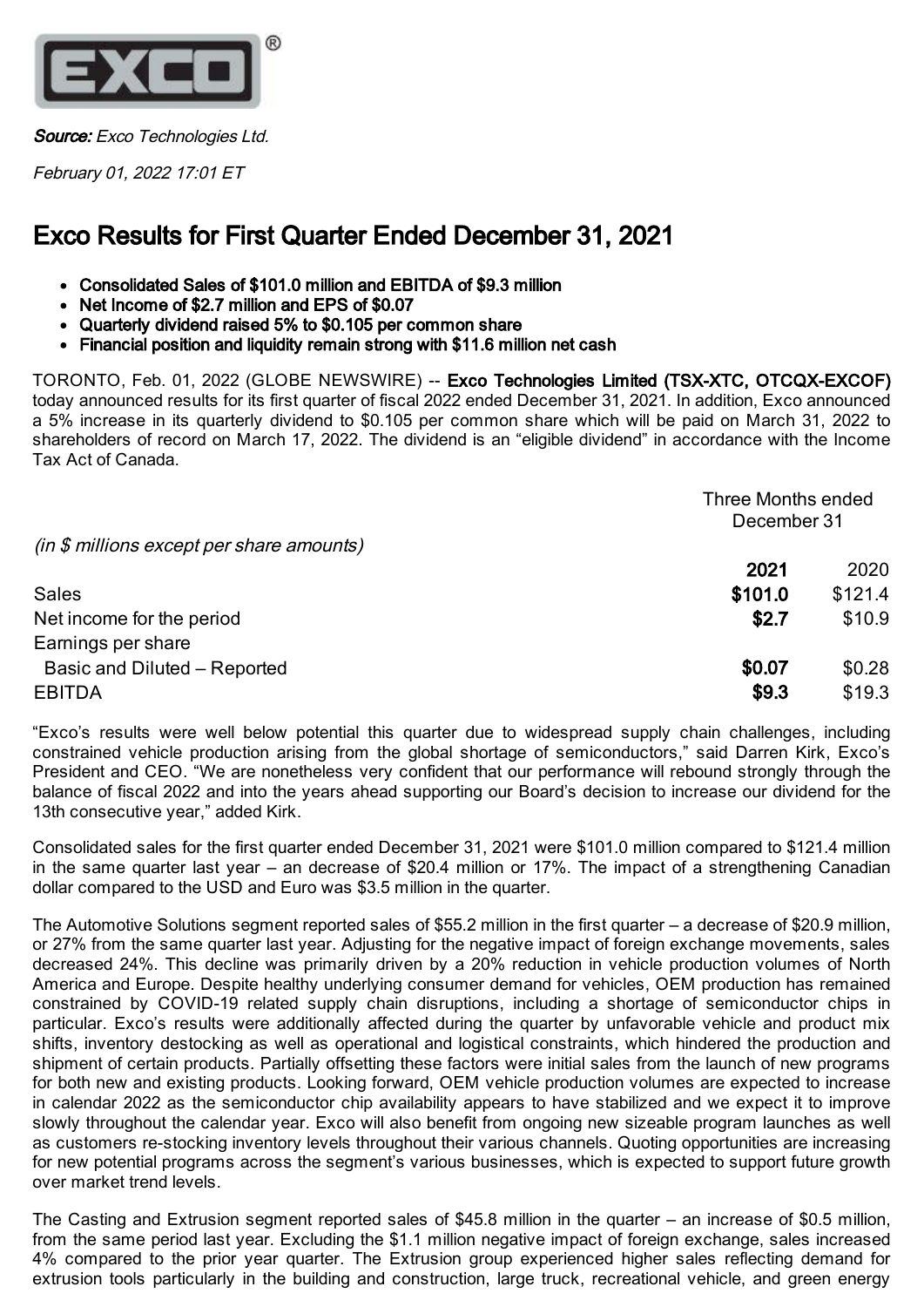sectors. Strong demand, combined with operational improvements, which have continued to reduce lead times, have contributed to market share gains in the Extrusion group providing above market growth. The Castool group's revenues were down slightly as demand for die-cast consumable tooling from automotive customers declined due to reduced vehicle production volumes. This decline was partially offset by increased demand for extrusion capital equipment during the quarter. Castool continues to invest heavily and advance its proprietary tooling solutions which are increasingly required by customers as their manufactured components increase in size and complexity and as they focus on improving their own productivity and efficiency. The Large Mould group sales were down during the quarter due to the same supply chain disruptions caused by the semi-conductor shortage negatively impacting vehicle production, requiring less rebuild work for moulds. The Large Mould group quoted and was awarded a number of programs from current and new customers in the quarter; as a result, inventories and backlog continue to grow. This is particularly the case with the group's world leading additive manufacturing business which realized record revenues and order inflow during the quarter while making sizeable inroads with new customers. Looking forward, quoting activity within all groups in this segment is strong and revenues will benefit as automotive production rebounds and awarded programs ramp up.

Consolidated net income for the first quarter was \$2.7 million or basic and diluted earnings of \$0.07 per share compared to \$10.9 million or \$0.28 per share in the same quarter last year. The consolidated effective income tax rate for the current quarter was 26% compared to 22% the prior year period. The income tax rate in the current year quarter was impacted by geographic distribution and foreign rate differentials.

The Automotive Solutions segment reported pretax profit of \$3.4 million in the quarter – a decrease of \$8.2 million over the same quarter last year. The segment's lower pretax profit is due to the 24% reduction in sales, lower overhead absorption, and higher material, logistics and labour costs. The semi-conductor shortage disrupted OEM production which caused significant inefficiencies to our operations. Last minute cancellation of releases were common, or conversely, certain customers have accelerated releases with little notice. This caused our operations to work overtime and incur expedited shipping costs. These production and shipping challenges created inefficiencies that increased overhead and direct labour costs during the quarter which were exacerbated by reduced labour availability due to the increased prevalence of COVID-19. Furthermore, the segment incurred severance costs as lower demand for some products required reorganization of labour. Management remains focused on improving the efficiency of its operations and reducing its overall cost structure. Pricing discipline remains a focus and action is being taken on current programs where possible, though there is typically a lag of a few quarters before the impact is realized. As well, new program awards are priced to reflect management's expectations for higher future costs.

The Casting and Extrusion segment reported \$1.9 million of pretax profit in the quarter – a decrease of \$2.6 million from the same quarter last year. The Extrusion group's profits benefited from a balanced sales performance across all locations. Higher sales in this group combined with production improvements and increased absorption of overheads provided efficiency benefits to counter higher raw material costs and other inflationary impacts. In particular, our harmonized manufacturing process across the group's facilities has allowed us to centralize certain functions such as programming and design and utilize our capacity on a network basis in order to achieve these results. The Castool group profits were negatively impacted by inflationary pressures on raw materials, unfavorable product mix shifts, lower overhead absorption, higher depreciation costs and start-up costs of Castool Morocco, which only began to realize revenue late in the quarter. Although the Large Mould Group's quoting activity and new business awards were very strong in the quarter, actual shipments of tools were dampened due to reduced global vehicle production and consequently lower mould rebuild work. Reduced labour availability also negatively impacted the results of all three segment business units as measures were taken to reduce the spread of COVID-19. Management remains focused on taking pricing action where possible to preserve margins, reducing its overall cost structure and improving manufacturing efficiencies. Such activities together with sales efforts are expected to improve segment profitability in future quarters.

During the first quarter, the Company signed a definitive agreement to acquire the extrusion dies business of Halex Holdings GmbH ("Halex® Extrusion Dies"). Halex Extrusion Dies was founded in 1990 and operates four key manufacturing locations – two in Germany and two in the northern industrial region of Italy. The company is the second largest manufacturer of aluminium extrusion dies in Europe and the continent's leading supplier of complex extrusion dies. Halex will complement Exco's six existing extrusion die operations, located in Canada, USA (2), Mexico, Colombia and Brazil. The acquisition will provide Exco with well-established and high-quality operations, manufacturing complex extrusion dies in Europe and will provide better support for the Company's global customers.

The transaction is expected to close in the spring of 2022 and is valued at  $\epsilon$ 40 million (C\$58 million equivalent) on an enterprise value basis. It will be funded with a combination of cash on hand and available bank lines. Halex will add almost €40 million in annual sales and is expected to be immediately accretive to Exco's earnings per share. Exco will report the results of Halex within its Casting and Extrusion segment.

The Corporate segment expenses were \$1.6 million in the quarter compared to \$2.2 million in the prior year quarter. Corporate expenses improved primarily due to higher foreign exchange losses incurred in the prior year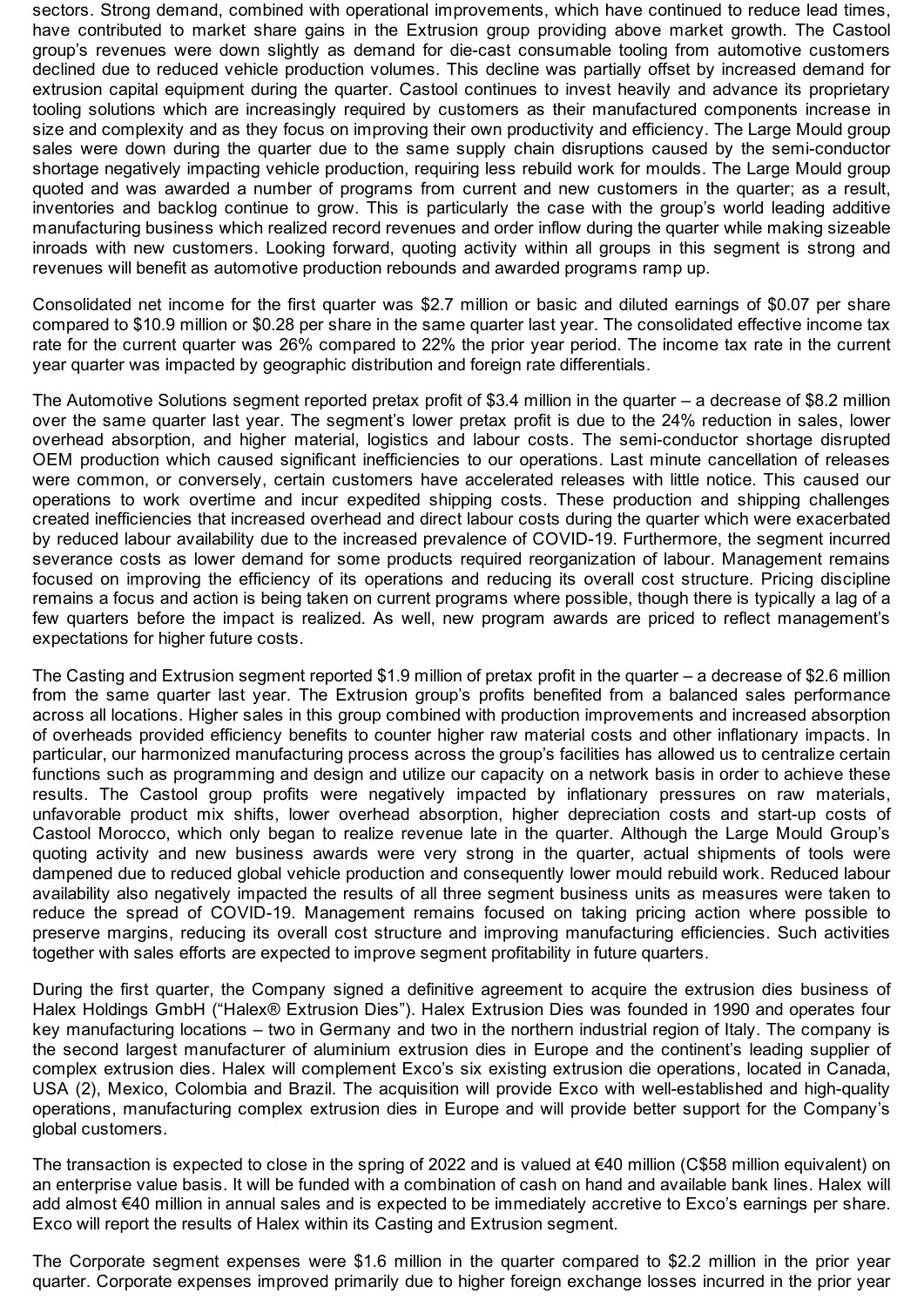quarter. Consolidated EBITDA for the first quarter totaled \$9.3 million compared to \$19.3 million in the same quarter last year. EBITDA as a percentage of sales decreased to 9.3% in the current quarter compared to 15.9% the prior year. The EBITDA margin in the Casting and Extrusion segment was 13.0% compared to 18.0% last year while the EBITDA margin in the Automotive Solutions segment was 9.0% compared to 17.5% last year.

Exco generated cash from operating activities of \$8.0 million during the quarter and \$5.2 million of Free Cash Flow after \$2.8 million in Maintenance Fixed Asset Additions. This cash flow, together with cash on hand was more than sufficient to fund fixed assets for growth initiatives of \$8.2 million and \$3.9 million of dividends. Exco ended the year with \$11.6 million in net cash and \$61.6 million in available liquidity, including \$26.3 million of balance sheet cash, continuing its practice of maintaining a very strong balance sheet and liquidity position.

## **Outlook**

Despite current macro challenges, the overall outlook is very favorable across Exco's various businesses into the medium term. Consumer demand for automotive vehicles is currently outstripping supply in most markets, which are constrained by a shortage of microchips and, to a lesser extent, other raw materials, components and availability of labour. Dealer inventory levels are near record lows, while average transaction prices for both new and used vehicles are at record highs and the average age of the broader fleet has continued to increase to an alltime high. This bodes well for higher levels of future vehicle production and the sales opportunity of Exco's various automotive components and accessories once supply chains normalize. In addition, OEM's are increasingly looking to the sale of higher margin accessory products as a means to enhance their own levels of profitability. Exco's Automotive Solutions segment derives a significant amount of activity from such products and is a leader in the prototyping, development and marketing of the same. Moreover, the rapid movement towards an electrified fleet for both passenger and commercial vehicles is enticing new market entrants into the automotive market while causing traditional OEM incumbents to further differentiate their product offerings, all of which is driving above average opportunities for Exco.

With respect to Exco's Casting and Extrusion segment, the intensifying global focus on environmental sustainability is creating significant growth drivers that are expected to persist through at least the next decade. Automotive OEMs are looking to light-weight metals such as aluminum to reduce vehicle weight and reduce carbon dioxide emissions. This trend is evident regardless of powertrain design - whether internal combustion engines, electric vehicles or hybrids. As well, a renewed focus on the efficiency of OEMs in their own manufacturing process is creating higher demand for advanced tooling that can contribute towards their profitability and sustainability goals. Certain new EV manufacturers have adopted the approach of utilizing much larger die cast machines to cast entire sub-frames of vehicles out of an aluminum based alloy rather than assemble numerous pieces of separately stamped and welded pieces of ferrous metal. Exco expects traditional OEMs will ultimately follow this trend and is positioning its operations to capitalize accordingly. Beyond the automotive industry, Exco's extrusion tooling supports diverse end markets which are also seeing increased demand for aluminum driven by environmental trends, including energy efficient buildings, solar panels, etc.

On the cost side, inflationary pressures have intensified in recent quarters while prompt availability of various input materials, components and labour has become more challenging. We are offsetting these dynamics through various efficiency initiatives and taking pricing action where possible although there is typically several quarters of lag before the counter measures are evident.

Exco itself is also looking inwards with respect to ESG and sustainability trends to ensure its own operations are sustainable. We are investing significant capital to improve the efficiency and capacity of our own operations while lowering our own carbon footprint. In the current quarter we released our first Sustainability Report on our corporate website and we will update this over time.

Over the next 5 years Exco is currently targeting an organic compounded average annual growth rate of approximately 10% for revenues and slightly higher levels for EBITDA and Net Income during this timeframe, producing an annual EPS of roughly \$1.90 in fiscal 2026. This target is expected to be achieved through the launch of new programs, general market growth, and also market share gains consistent with the Company's operating history. Capital investments will remain elevated in the next few years in order to position the Company for the significant growth opportunities we see. Capital expenditures are expected to exceed \$55 million for fiscal 2022.

For further information and prior year comparison please refer to the Company's First Quarter Condensed Financial Statements in the Investor Relations section posted at [www.excocorp.com](https://www.globenewswire.com/Tracker?data=dmTzHHwbKKwSixLMkhnkkSxibHohVTtoDn3le7sEDE2XcPer4jeou2v-m4nwGhD5U4Fy7GSY_dCB7DEMLRMf9g==). Alternatively, please refer to [www.sedar.com](https://www.globenewswire.com/Tracker?data=rO9Vb8H-nq0shJUPKXeZj-iiuINa2qvmtbLAPPcrpAtovkLOH1b12KgDJ_8QM8oBDH7qTLeUGd0rxIOCI_Bh3w==).

Non-IFRS Measures: In this News Release, reference may be made to EBITDA, EBITDA Margin, Pretax Profit, Free Cash Flow and Maintenance Fixed Asset Additions which are not measures of financial performance under International Financial Reporting Standards ("IFRS"). Exco calculates EBITDA as earnings before interest, taxes, depreciation, amortization and other expenses and EBITDA Margin as EBITDA divided by sales. Exco calculates Pretax Profit as segmented earnings before other income/expense, interest and taxes. Free Cash is calculated